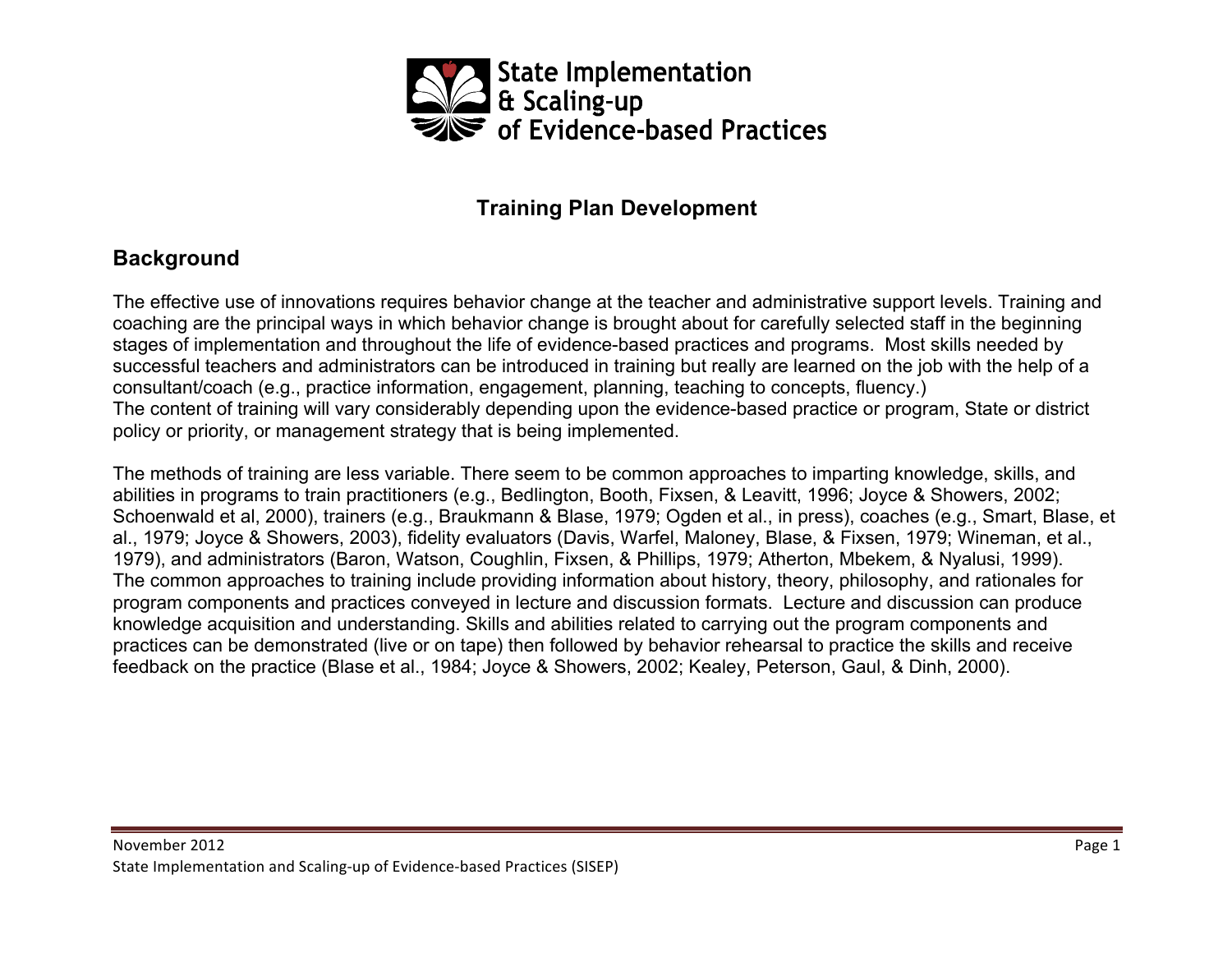

## **Identify Rationale and Key Features of Training Program**

| Training Program Team Members: |  |  |  |  |
|--------------------------------|--|--|--|--|
|--------------------------------|--|--|--|--|

| Hours available for training:<br><u> and</u> the contract of the contract of the contract of the contract of the contract of the contract of the contract of the contract of the contract of the contract of the contract of the cont |
|---------------------------------------------------------------------------------------------------------------------------------------------------------------------------------------------------------------------------------------|
|                                                                                                                                                                                                                                       |
|                                                                                                                                                                                                                                       |
|                                                                                                                                                                                                                                       |
| Outcomes desired: <u>contract and a series of the series of the series of the series of the series of the series of the series of the series of the series of the series of the series of the series of the series of the series</u>  |
|                                                                                                                                                                                                                                       |